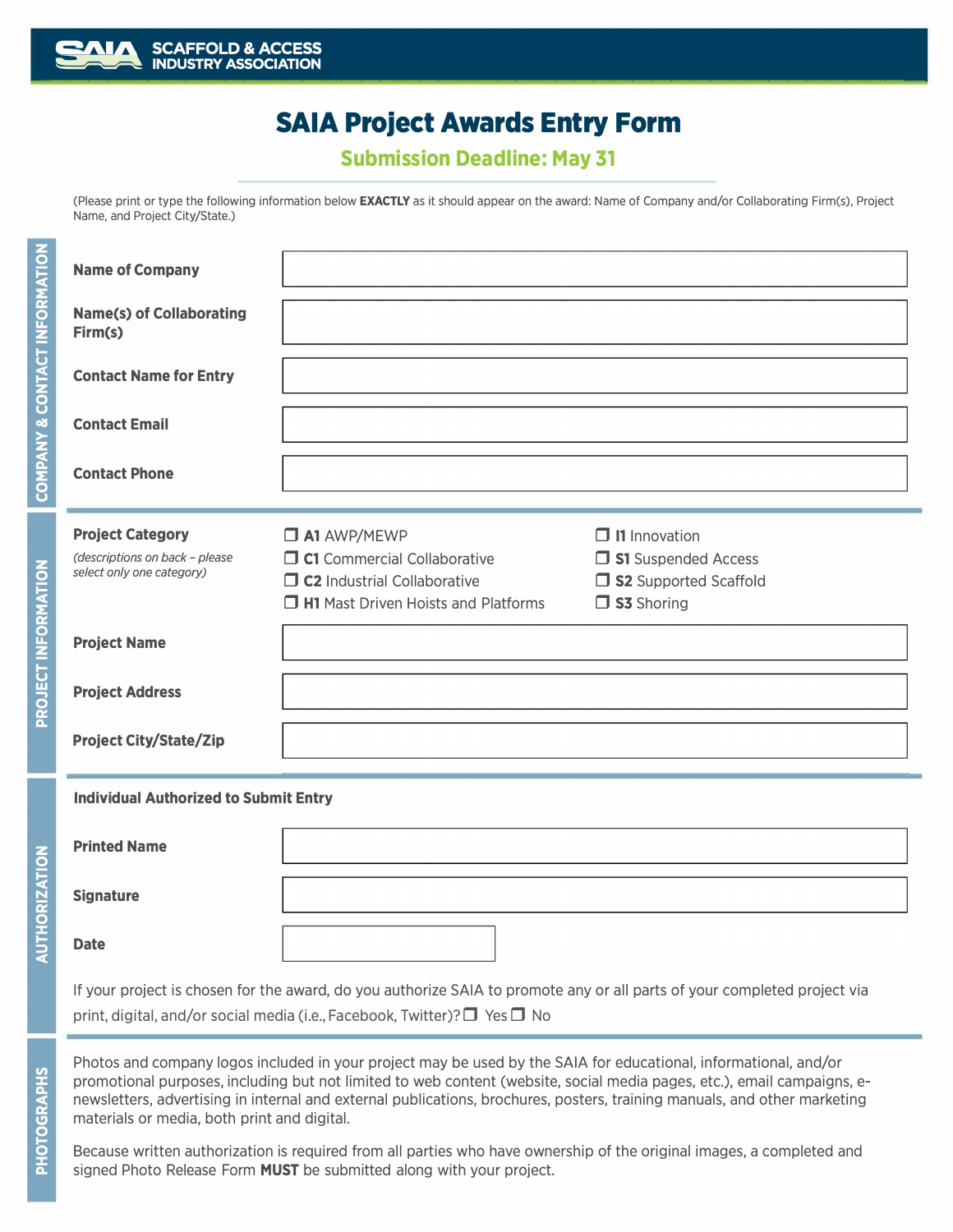### **AlAWP/MEWP**

This award will be presented to the member company where AWP was utilized to raise the overall level of safety on a project, contribute to the overall success of the project, or complete a dynamic installation in a new or innovative way.

#### **Cl SAIA Commercial Collaborative**

This award will be presented to a group of member companies that collaborated with one another on a single jobsite on a commercial project.

#### **C2 SAIA Industrial Collaborative**

This award will be presented to a group of member companies that collaborated with one another on a single jobsite on an industrial project.

#### **Hl Mast Driven Hoists and Platforms**

This award will be presented to the member company where mast driven hoists and platforms were utilized to raise the overall level of safety on a project, contribute to the overall success of the project, or complete a dynamic installation in a new or innovative way.

#### **11 Innovation Award**

This award will be presented to the member company that demonstrated a new or innovative way to utilize an existing product on a project or delivered a new product to the field. Submissions should detail why the product is considered innovative over previous use and what improvements it offers over previous models.

#### **Sl Suspended Access Project of the Year**

This award will be presented to the member company where suspended access was utilized to raise the overall level of safety on a project, contribute to the overall success of the project, or complete a dynamic installation in a new or innovative way.

#### **S2 Supported Scaffold Project of the Year**

This award will be presented to the member company where supported scaffolding was utilized to raise the overall level of safety on a project, contribute to the overall success of the project, or complete a dynamic installation in a new or innovative way.

#### **S3 Shoring Project of the Year**

This award will be presented to the member company where shoring was utilized to raise the overall level of safety on a project, contribute to the overall success of the project, or complete a dynamic installation in a new or innovative way.

All project submissions are subject to review by SAIA Headquarters. Projects must be submitted digitally. Completed entries must be submitted by midnight on May 31. The fee for each project submission is \$150. Payment can be made by check (payable to SAIA) or credit card (use the included Authorization Form) and must be received by the submission deadline in order for the project to be eligible for consideration. Additional requirements include:

- Only SAIA members in good standing are eligible to enter.
- Projects with a safety-related fatality and/or that have been fined for any safety-related violations are NOT eligible for submission.
- Your portion of the overall project must have been completed between January 1 and December 31 of the previous year.
- Companies may submit more than one project, and the same project may be submitted in multiple categories. However, each project must be individually submitted and cannot be combined into one entry.
- If two or more companies collaborate on a project, only one of those companies can submit the project. However, all companies involved in the project must be referenced in the Contracted Scope of Work section.

Entries must be submitted in electronic format. Please follow the guidelines below.

- Each project must be submitted as one single high-resolution, print-quality PDF file.
- All photos and Company Logo should also be submitted as separate, high-resolution images (please see additional requirements in the Photos Section of the Scoring Matrix).
- The Entry, Credit Card Authorization (if using), and Photo Release Forms should be submitted as one single PDF file.

### **E1ectronic Submission**

Upload all files to WeTransfer and send to Headquarters at info@saiaonline.org.

ၯူ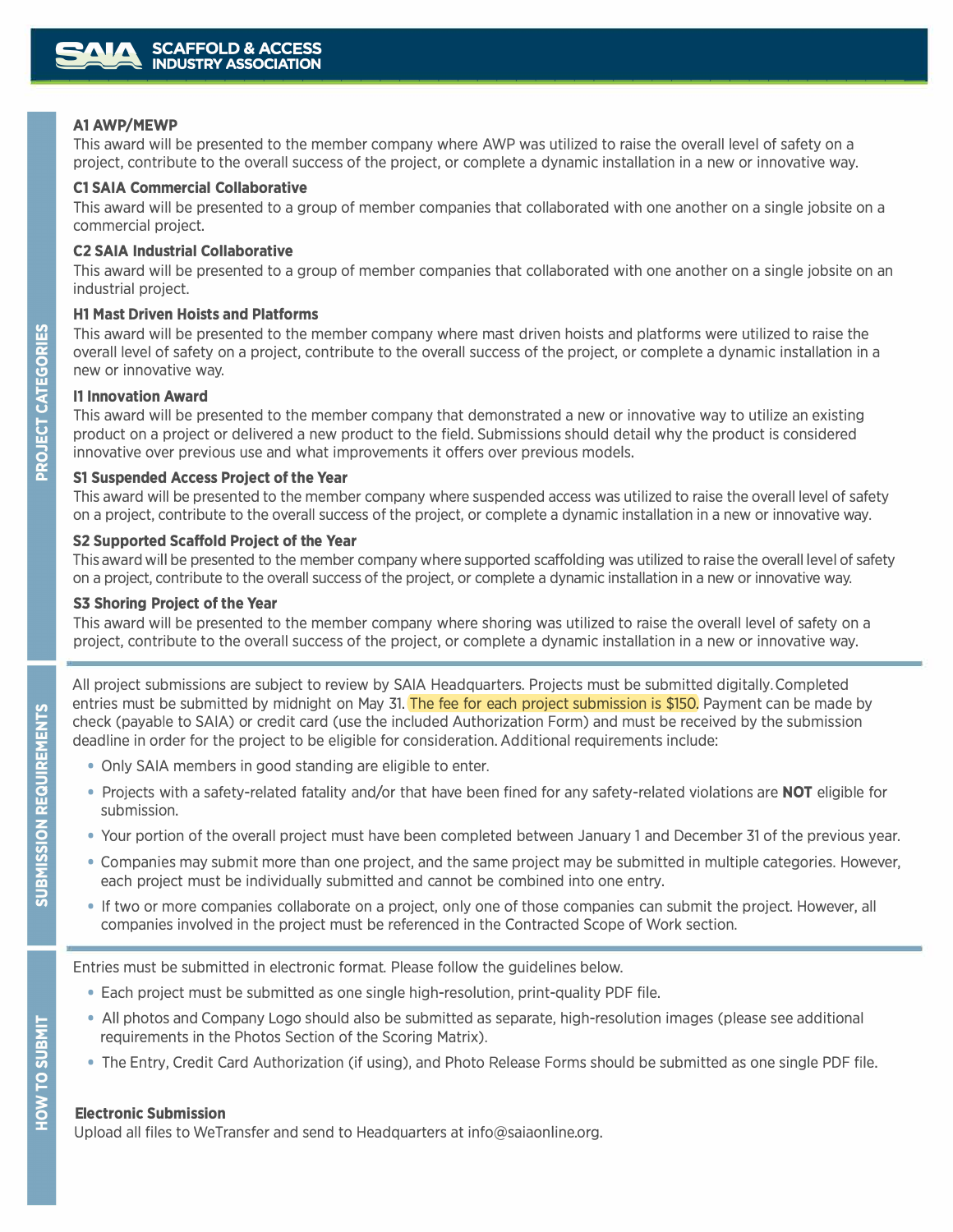Projects can earn a total of 100 points based on the Scoring Matrix below. Please read through the requirements for each section carefully. Information should be accurate, factual, and verifiable. Omitting required information will affect scoring for that section. Projects will be judged by a cross section of industry experts. Winning projects will be announced at the President's Gala in conjunction with the SAIA Annual Convention & Exposition.

| <b>SCORING MATRIX</b> |                                 |                                                                                                                                                                                                                                                                                                                                                                                                                  |
|-----------------------|---------------------------------|------------------------------------------------------------------------------------------------------------------------------------------------------------------------------------------------------------------------------------------------------------------------------------------------------------------------------------------------------------------------------------------------------------------|
| <b>POINT VALUE</b>    | <b>SECTION NAME</b>             | <b>REQUIRED INFORMATION</b>                                                                                                                                                                                                                                                                                                                                                                                      |
| 10 <sup>°</sup>       | Company Information             | • Brief description of your company and what they do                                                                                                                                                                                                                                                                                                                                                             |
|                       |                                 | · Historical information (i.e., founder, year established, etc.)                                                                                                                                                                                                                                                                                                                                                 |
|                       |                                 | • Type of work performed, services provided, and/or products sold                                                                                                                                                                                                                                                                                                                                                |
|                       |                                 | • Target markets or niches                                                                                                                                                                                                                                                                                                                                                                                       |
| 20                    | <b>Contracted Scope of Work</b> | • Type of project (scaffolding or access)                                                                                                                                                                                                                                                                                                                                                                        |
|                       |                                 | • Collaborating companies (if applicable)                                                                                                                                                                                                                                                                                                                                                                        |
|                       |                                 | • Detailed description of the scope of your work on this project                                                                                                                                                                                                                                                                                                                                                 |
|                       |                                 | • Contract value, budget (over or under), line item expenses, etc.                                                                                                                                                                                                                                                                                                                                               |
|                       |                                 | • Duration of the project - start and end dates; any delays, challenges<br>or obstacles encountered along with a brief explanation of how they<br>impacted the project                                                                                                                                                                                                                                           |
| 45                    | <b>Project Narrative</b>        | • Written narrative indicating why the project is special and qualifies for an<br>award; the focus should be on the construction of the project (erection,<br>installation, modification)                                                                                                                                                                                                                        |
|                       |                                 | • Project summary of 250 words or less that highlights any specific<br>challenges, unique situations or extenuating circumstances that were<br>encountered during work on this project; please include any proposed<br>original and/or creative solutions that were used to overcome these<br>obstacles (SAIA headquarters may be edit content for use in written or<br>audio promotions featuring your project) |
|                       |                                 | • Any innovative programs or methods relating to quality control,<br>scheduling or productivity that positively impacted the project                                                                                                                                                                                                                                                                             |
|                       |                                 | • Any value analysis or engineering processes used for this project                                                                                                                                                                                                                                                                                                                                              |
| 25                    | Photos                          | • Project should include a minimum of 5, but no more than 10, photos<br>(i.e., "in progress" photos for new construction and "before and after"<br>photos for restoration or renovation projects - it is recommended to show<br>photos relevant to the challenges and solutions highlighted in the Project<br>Narrative section)                                                                                 |
|                       |                                 | • All photos must be clear and sharp, high resolution (300 dpi), and<br>with a minimum 3300 pixel width in JPG or TIF format only - blurry or<br>bitmapped photos (i.e., low resolution downloaded from the Internet or<br>copied over from another document) will not be accepted                                                                                                                               |
|                       |                                 | • Still photos only - no videos                                                                                                                                                                                                                                                                                                                                                                                  |
|                       |                                 | • Title each photo (e.g. Image 1) and explain the context of the photo within<br>the relevant section (Scope of Work or Narrative). You may choose to<br>insert photos within the sections as you reference them or you can include<br>them all at the end as a separate Photos section.                                                                                                                         |
| 100                   | <b>TOTAL POINTS</b>             |                                                                                                                                                                                                                                                                                                                                                                                                                  |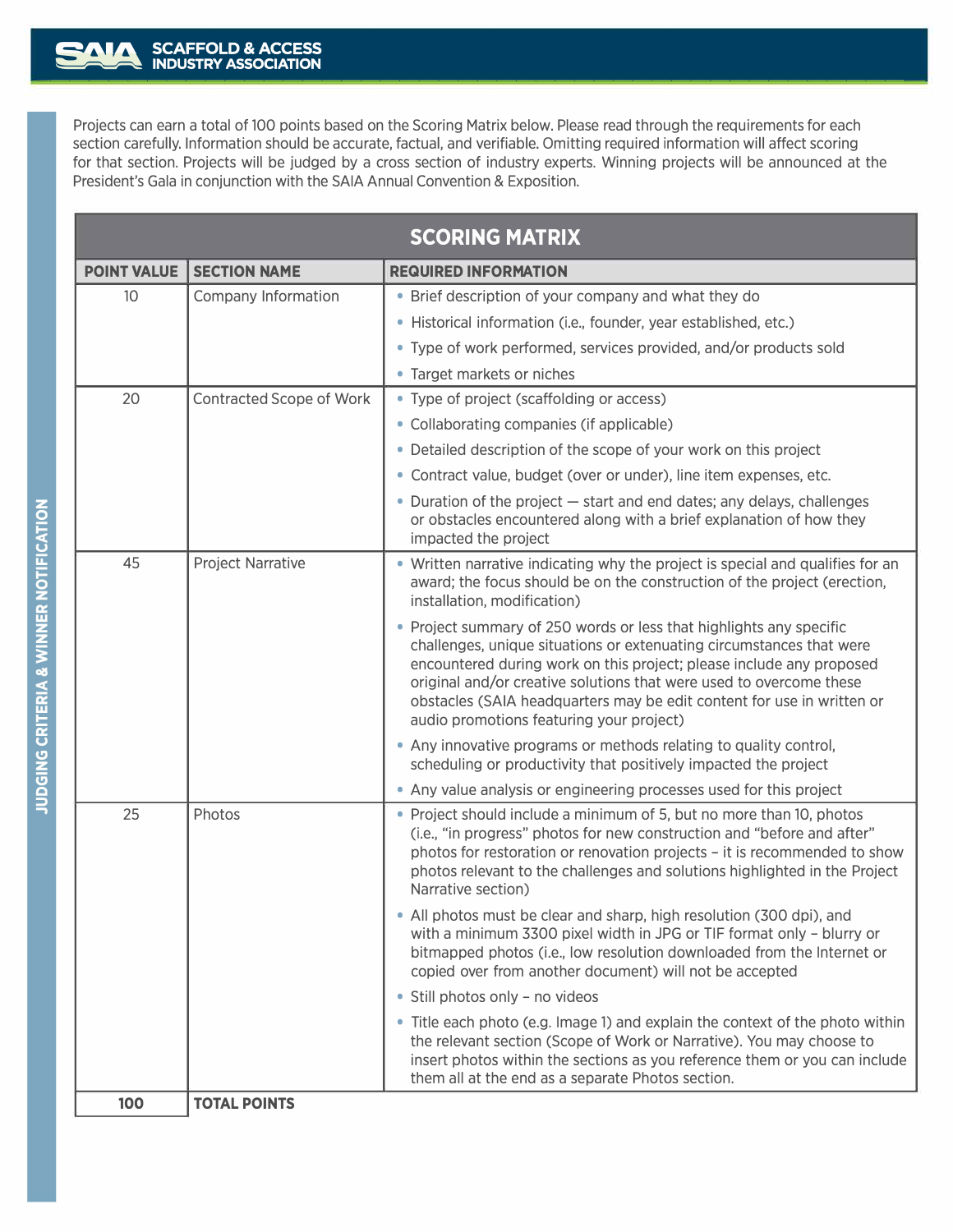## **Photo Release Form**

| (name).                                                                                                                      | ( <i>title</i> ), am authorized on            |  |
|------------------------------------------------------------------------------------------------------------------------------|-----------------------------------------------|--|
| behalf of                                                                                                                    | (company name) to grant the Scaffold & Access |  |
| Industry Association (SAIA) permission to use any and all photos from our SAIA Project Awards submission for educational,    |                                               |  |
| informational, and/or promotional purposes, including but not limited to web content (website, social media pages, etc.),    |                                               |  |
| email campaigns, e-newsletters, advertising in internal and external publications, brochures, posters, training manuals, and |                                               |  |
| other marketing materials or media, both print and digital.                                                                  |                                               |  |

I understand that these photos become property of the SAIA upon submission of the project and may be edited, altered, copied, exhibited, distributed, printed, and/or published as deemed necessary for the above-stated purposes and waive the right to inspect the final product related to the use of these photos.

I further agree to obtaining signed authorizations from all necessary parties that allow \_\_\_\_

\_\_\_\_\_\_\_\_\_\_ *(company name)* to submit these photos as part of their SAIA Project Awards submission and that said parties consent to their use by the SAIA for the purposes as specified above.

By signing below, all parties agree to the terms stated for submission and use of any and all photos included in \_\_\_\_\_\_\_\_

\_\_\_\_\_\_\_\_\_\_\_\_\_\_\_\_\_\_ 's *(company name)* SAIA Project Awards entry.

| <b>Name of Member Company</b> |              |  |
|-------------------------------|--------------|--|
| Representative (please print) | <b>Title</b> |  |
| <b>Signature</b>              | <b>Date</b>  |  |
|                               |              |  |
| <b>Name of Member Company</b> |              |  |
| Representative (please print) | <b>Title</b> |  |
| <b>Signature</b>              | <b>Date</b>  |  |
|                               |              |  |
| <b>Name of Member Company</b> |              |  |
| Representative (please print) | <b>Title</b> |  |
| <b>Signature</b>              | <b>Date</b>  |  |